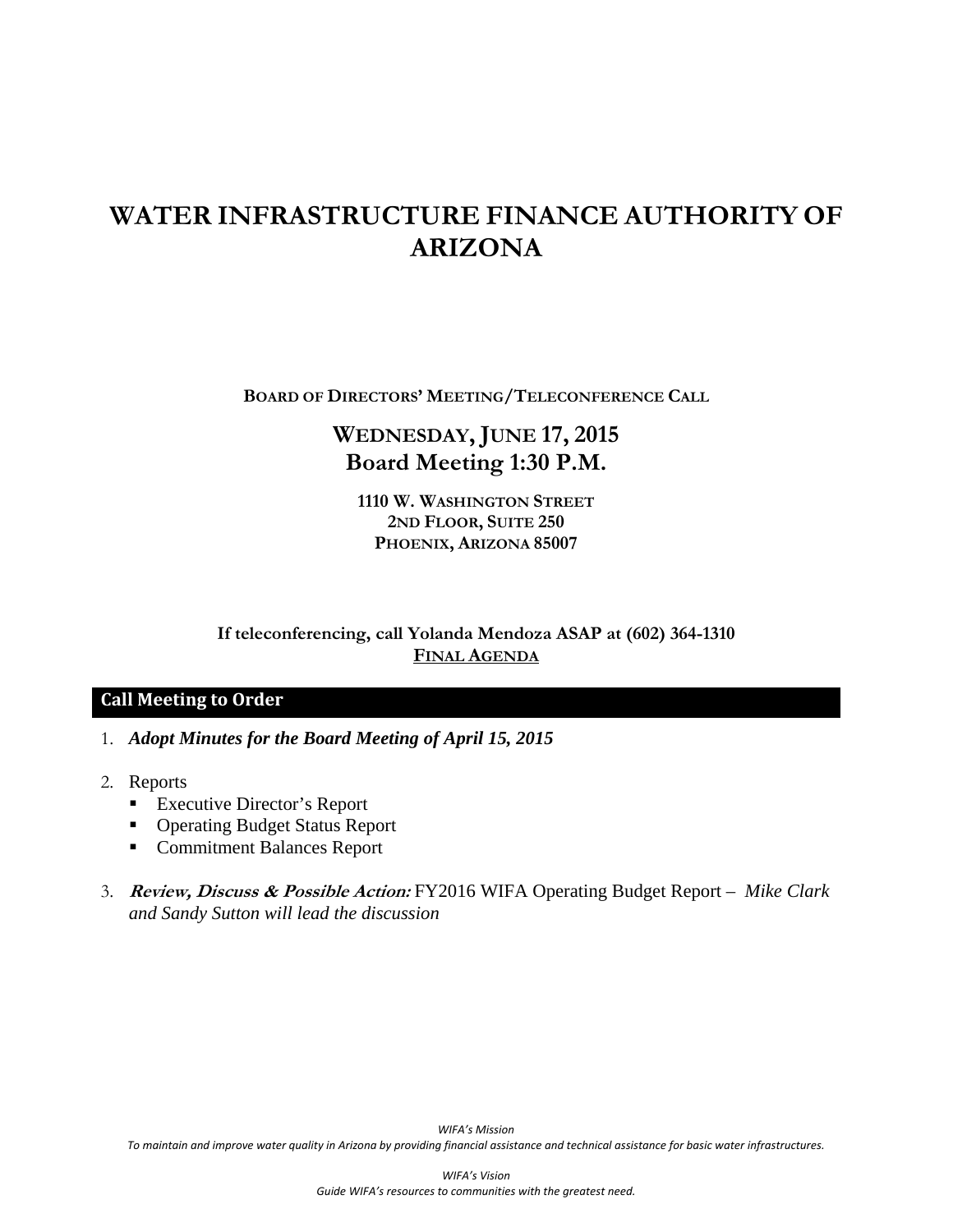# **Call to the Public**

4. **Call to the Public:** This is the time for the public to comment. Members of the Board may not discuss items that are not specifically identified on the agenda. Pursuant to A.R.S. § 38- 431.01(H), action taken as a result of public comment will be limited to directing staff to study the matter, responding to any criticism or scheduling the matter for further consideration and decision at a later date.

# **Consent Agenda**

None

# **New Agenda Items for Consideration and Action**

- 5. **Review & Discuss:** House Bill 2142 *Sandy Sutton and Chuck James, Bond Counsel, will lead the discussion*
- 6. **Review, Discuss & Possible Actio***n:* Terminate the Funding Cycle 2015 Clean Water State Revolving Fund Intended Use Plan and Project Priority List effective June 30, 2015 – *Sara Konrad will lead the discussion*
- 7. **Review, Discuss & Possible Action:** Adopt Funding Cycle 2016 Clean Water State Revolving Fund Intended Use Plan and Project Priority List effective July 1, 2015 – *Sara Konrad will lead the discussion*
- 8. *Review & Adopt:* Revisions to Clean Water State Revolving Fund Project Priority List Funding Cycle 2016: *Sara Konrad will lead the discussion*
	- Change: Tri-City Sanitary District (CW-003-2016) Amount decreased
	- Change: Buckskin Sanitary District (CW-001-2016) Median household income increased
- 9. **Review, Discuss & Possible Action:** Terminate the Funding Cycle 2015 Drinking Water State Revolving Fund Intended Use Plan and Project Priority List effective June 30, 2015 – *Sara Konrad will lead the discussion*
- 10. **Review, Discuss & Possible Action:** Adopt Funding Cycle 2016 Drinking Water State Revolving Fund Intended Use Plan and Project Priority List effective July 1, 2015 – *Sara Konrad will lead the discussion*
- 11. *Review & Adopt:* Revisions to Drinking Water State Revolving Fund Project Priority List Funding Cycle 2016: *Sara Konrad will lead the discussion*

To maintain and improve water quality in Arizona by providing financial assistance and technical assistance for basic water infrastructures.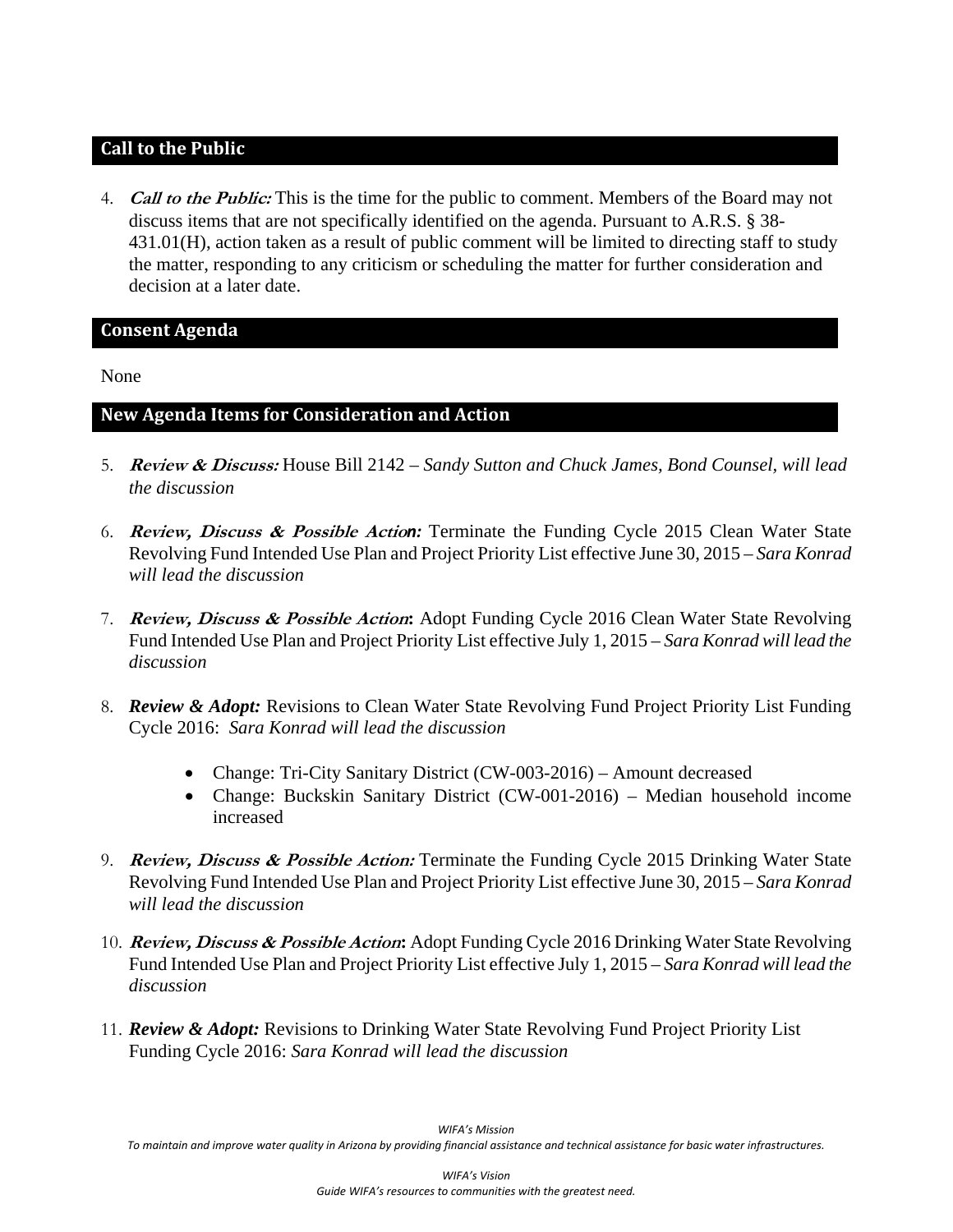- Remove: Christopher Creek Haven (DW-005-2016)
- Remove: Harrisburg Utility Company, Inc (DW-013-2016)
- Remove: Lake Verde Water Company, Inc (DW-014-2016)
- Remove: Sun Leisure Utility Company (DW-015-2016)
- Add: City of Peoria (DW-012-2016)
- Change: Clear Springs Utility Company (DW-007-2016) Amount decreased
- 12. *Review, Discuss & Possible Action***:** Approve 2016 Planning and Design Technical Assistance Funding Cycle – *Melanie Ford will lead the discussion*
- 13. **Review,** *Discuss & Possible Action***:** Lake Havasu City Debt Restructuring Plan and Request for Prepayment Approval and Approve Loan Resolution Addendum A2015-013 – *Trish Incognito, Bill Davis, Financial Advisor,and Sandy Sutton will lead the discussion*
- 14. **Review, Discuss & Adopt:**Discuss Committee Assignments and vote for Chair and Vice Chair of Fiscal and Project Finance Committees for State Fiscal Year 2016
- 15. **Discuss & Adopt:**Elect Vice-Chair & Adopt Executive Committee for State Fiscal Year 2016
- 16. **Adopt/Modify Policy and Review & Discuss Associated Procedure** *Angie Valenzuela will lead the discussion*

# **Update, Discussion or Presentation**

- 17. Presentation: Public Notice Distribution List *Susan Craig will lead the discussion*
- 18. New Business/Issues:
	- Next Board Meeting Date Wednesday, August 19, 2015 at 1:30PM in Phoenix, Arizona

# **Meeting Conclusion & Adjournment**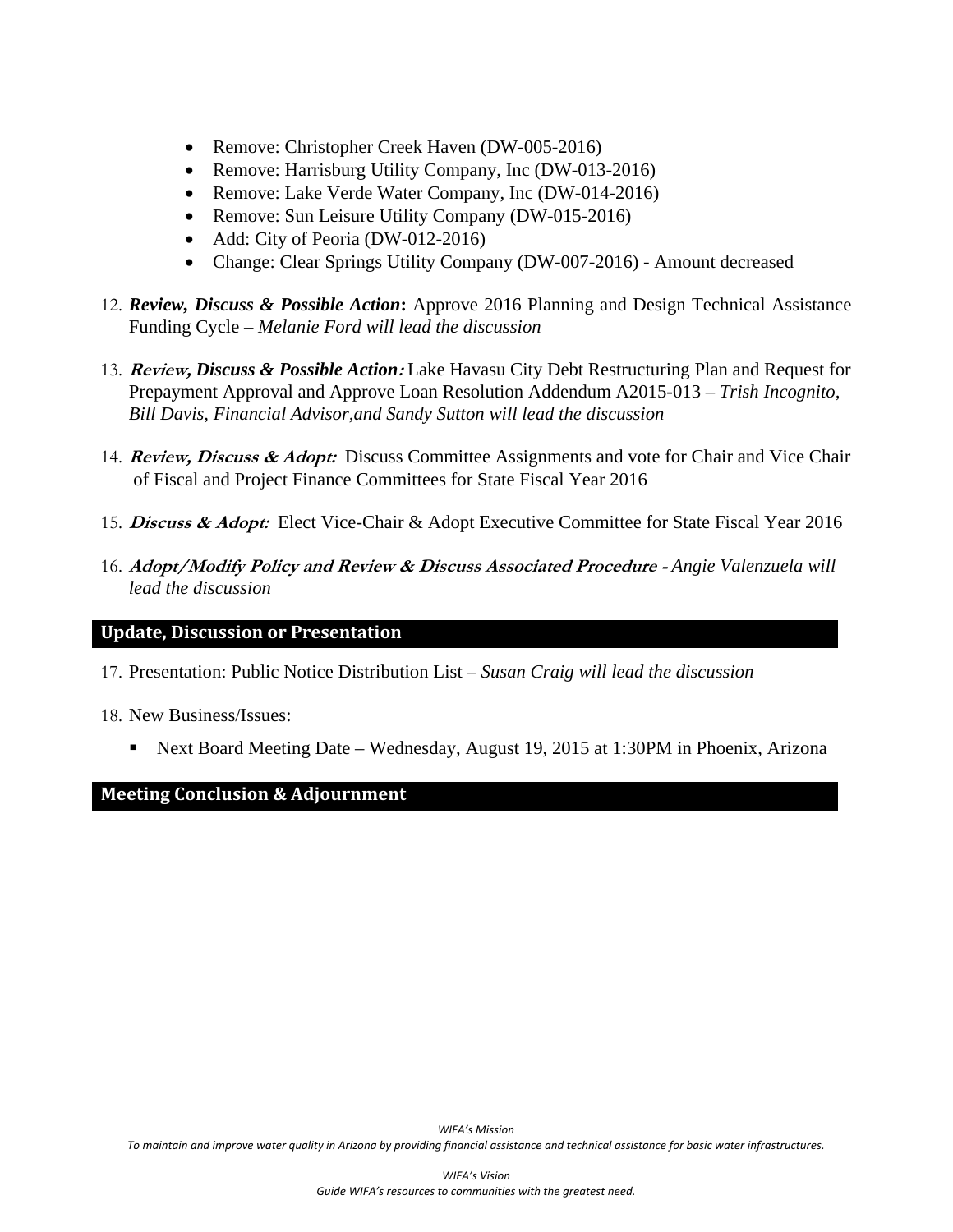# **Arizona's Clean Water Revolving Fund Project Priority List FY2016 IUP PPL - amended**

|                |                          |            |         |                            |                                                       |               | Requested /           |         |
|----------------|--------------------------|------------|---------|----------------------------|-------------------------------------------------------|---------------|-----------------------|---------|
| <b>PPL</b>     |                          |            |         |                            |                                                       | Project       | <b>Probable Green</b> |         |
|                | Rank Applicant           | Population | County  | Permit #   Project Name    | <b>Description</b>                                    | <b>Number</b> | <b>Amount</b>         | Subsidy |
|                |                          |            |         |                            | currently<br>being<br>Wastewater<br>is                |               |                       |         |
|                |                          |            |         |                            | disposed into septic systems<br>and                   |               |                       |         |
|                |                          |            |         |                            | cesspools that has caused<br>the                      |               |                       |         |
|                |                          |            |         |                            | introduction of raw wastewater into                   |               |                       |         |
|                |                          |            |         |                            | the environment. Proposed project                     |               |                       |         |
|                |                          |            |         |                            | would benefit the area and residents                  |               |                       |         |
|                | Tri-city Regional        |            |         | <b>Tri-City Regional</b>   | by disposing and treating wastewater                  |               |                       |         |
|                | <b>Sanitary District</b> | 4,014      | Gila    | <b>Sanitary District</b>   | in a central facility.                                | 001 2016      | \$3,263,448.00        | 70%     |
|                |                          |            |         |                            | Buckskin Sanitary District will contract              |               |                       |         |
|                |                          |            |         |                            | with an engineer(s) to design a new                   |               |                       |         |
|                |                          |            |         |                            | Wastewater Treatment Facility to                      |               |                       |         |
|                |                          |            |         | Area 5-6 Wastewater        | serve the remainder of the District's                 |               |                       |         |
|                | <b>Buckskin</b>          |            |         | <b>Conveyance &amp;</b>    | service area, eliminating failing septic              |               |                       |         |
| $\overline{2}$ | <b>Sanitary District</b> | 1,762      | La Paz  | P-100804 Treatment         | systems along the Colorado River.                     | 002 2016      | \$915,000.00          | 80%     |
|                |                          |            |         |                            | This project will construct one mile of               |               |                       |         |
|                |                          |            |         |                            | sewer line from a trunk line to a                     |               |                       |         |
|                |                          |            |         |                            | subdivision<br>all<br>future<br>that<br><sub>SO</sub> |               |                       |         |
|                |                          |            |         |                            | construction within the subdivision will              |               |                       |         |
|                |                          |            |         |                            | be tied into the Town's sewer system.                 |               |                       |         |
|                |                          |            |         |                            | The loan will also refinance three USDA               |               |                       |         |
|                |                          |            |         | <b>Center Street Sewer</b> | loans (total \$4,000,000) for<br>IRD.                 |               |                       |         |
|                |                          |            |         | from Highway 89 to         | construction of sewer lines to Chino                  |               |                       |         |
|                | Chino Valley,            |            |         | <b>Molly Rae and</b>       | Meadows. These loans from 2007 and                    |               |                       |         |
|                | Town of                  | 5,100      | Yavapai | P104236 Refinance          | 2008 had 30 year terms.                               | 003 2016      | \$4,560,000.00        | 80%     |

**Total:**

**\$8,738,448.00** 

<sup>1</sup> *Eligible for disadvantaged community designation*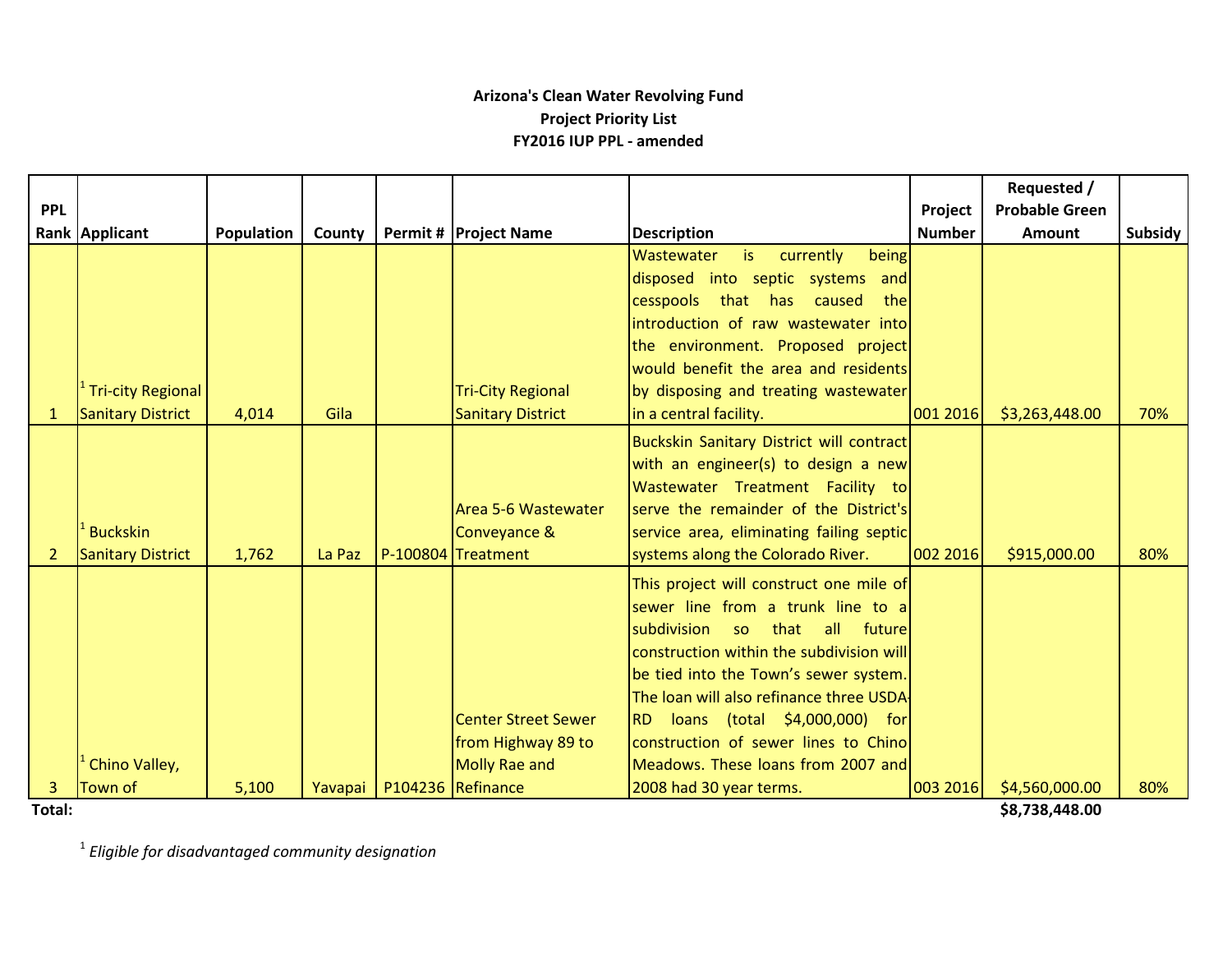# **Arizona's Drinking Water Revolving Fund Project Priority List FY2016 IUP PPL - amended**

|            |                       |                   |         |      |                                        |                                                            |               | <b>Amount</b>         |         |
|------------|-----------------------|-------------------|---------|------|----------------------------------------|------------------------------------------------------------|---------------|-----------------------|---------|
| <b>PPL</b> |                       |                   |         |      |                                        |                                                            | Project       | <b>Requested /</b>    |         |
|            | Rank Applicant        | <b>Population</b> | County  | PWS# | <b>Project Name</b>                    | <b>Description</b>                                         | <b>Number</b> | <b>Probable Green</b> | Subsidy |
|            |                       |                   |         |      |                                        | Monte Vista Water Co. is out of                            |               |                       |         |
|            |                       |                   |         |      |                                        | compliance with the arsenic MCL and                        |               |                       |         |
|            |                       |                   |         |      |                                        | has a leaking hydropneumatic tank                          |               |                       |         |
|            |                       |                   |         |      |                                        | that has been in service for over 20                       |               |                       |         |
|            |                       |                   |         |      |                                        | years. The Company intends to install                      |               |                       |         |
|            |                       |                   |         |      |                                        | an arsenic removal system and replace                      |               |                       |         |
|            |                       |                   |         |      |                                        | Arsenic Removal System the tank with a VFD-controlled well |               |                       |         |
|            | Monte Vista           |                   |         |      | and Well Site                          | pump, flow meter, and an 85-gal                            |               |                       |         |
| 1          | <b>Water Company</b>  | 85                | Cochise |      | AZ0402043   Improvements               | pressure tank for surge control.                           | 016 2016      | \$60,000.00           | 75%     |
|            |                       |                   |         |      |                                        | Cibola Mutual Water Company is not                         |               |                       |         |
|            |                       |                   |         |      |                                        | compliant with ADEQ requirement for                        |               |                       |         |
|            |                       |                   |         |      |                                        | levels.<br>Cibola intends to<br>TTHM                       |               |                       |         |
|            | Cibola Mutual         |                   |         |      |                                        | purchase a GridBee TTHM Removal                            |               |                       |         |
| 2          | Water Co. Inc.        | 70                | La Paz  |      | AZ0415123 TTHM Removal System          | System.                                                    | 002 2016      | \$87,051.00           | 80%     |
|            |                       |                   |         |      |                                        | The<br>Company's<br>single<br>sourcel                      |               |                       |         |
|            |                       |                   |         |      |                                        | production well has exceeded the MCL                       |               |                       |         |
|            |                       |                   |         |      |                                        | for arsenic. With the assistance of a                      |               |                       |         |
|            |                       |                   |         |      |                                        | WIFA Grant, the Company<br>has                             |               |                       |         |
|            |                       |                   |         |      |                                        | completed the design stage for a                           |               |                       |         |
|            |                       |                   |         |      |                                        | treatment plant and is now ready to                        |               |                       |         |
|            |                       |                   |         |      |                                        | proceed with the construction phase.                       |               |                       |         |
|            | Tierra Buena          |                   |         |      |                                        | company is<br>The<br>currently in                          |               |                       |         |
|            | <b>Water Company</b>  |                   |         |      |                                        | compliance, however, will be in non                        |               |                       |         |
| 3          | Inc.                  | 320               |         |      | Maricopa AZ0407073 Arsenic Remediation | compliance at the end of the Q4, 2014. 003 2016            |               | \$899,506.00          | 85%     |
|            | <b>Truxton Canyon</b> |                   |         |      |                                        | The Company will construct an arsenic                      |               |                       |         |
| 4          | <b>Water Company</b>  | 2,202             |         |      | Mohave   AZ0408035   Arsenic Treatment | treatment plant.                                           | 004 2016      | \$259,800.00          | 85%     |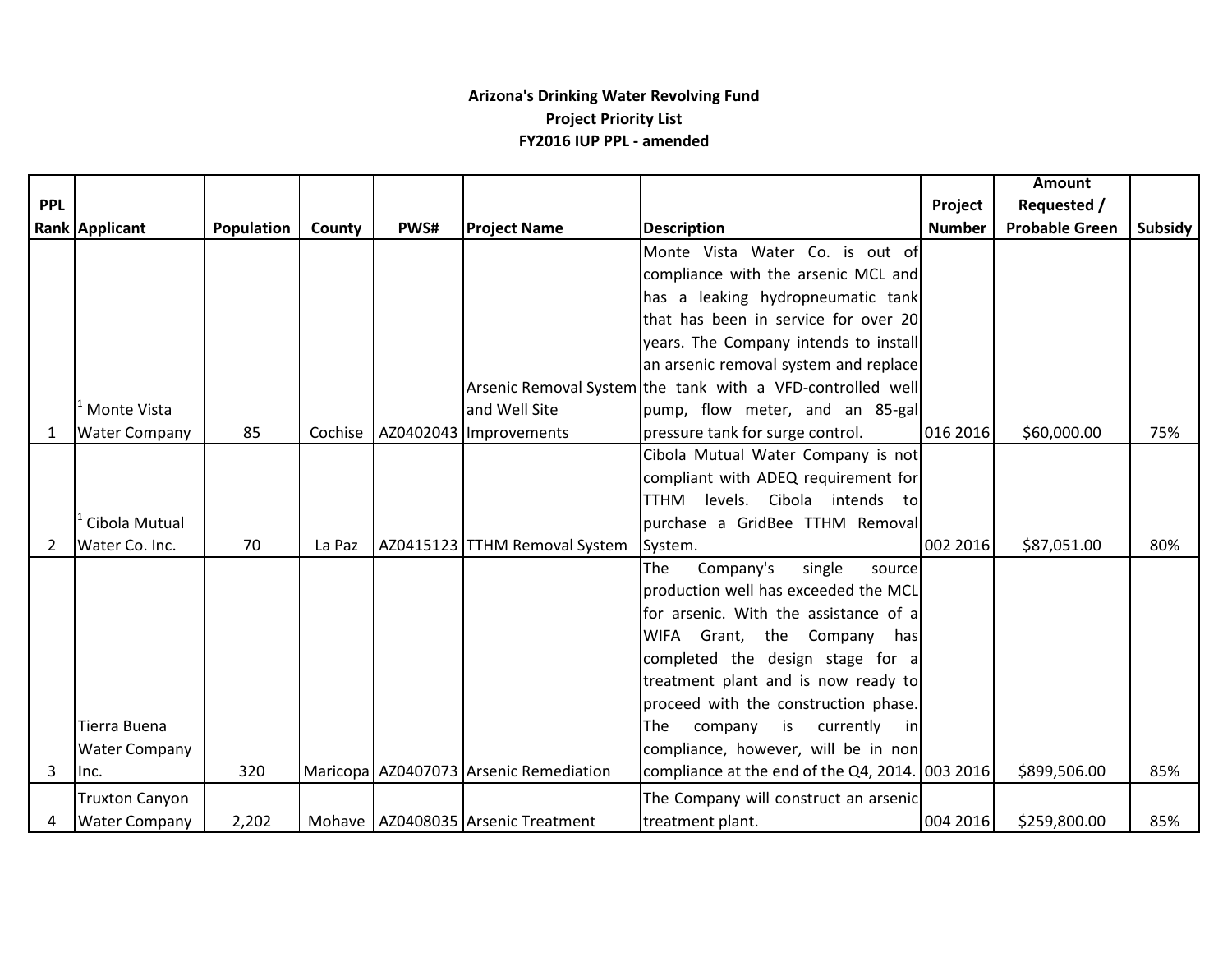|            |                 |                   |        |                                |                              |                                                      |               | <b>Amount</b>         |         |
|------------|-----------------|-------------------|--------|--------------------------------|------------------------------|------------------------------------------------------|---------------|-----------------------|---------|
| <b>PPL</b> |                 |                   |        |                                |                              |                                                      | Project       | Requested /           |         |
|            | Rank Applicant  | <b>Population</b> | County | PWS#                           | <b>Project Name</b>          | <b>Description</b>                                   | <b>Number</b> | <b>Probable Green</b> | Subsidy |
|            |                 |                   |        |                                |                              | Fix-it-first: The water<br>distribution              |               |                       |         |
|            |                 |                   |        |                                |                              | system serving Upper Town consists of                |               |                       |         |
|            |                 |                   |        |                                |                              | 90+ year old steel pipe ranging in size              |               |                       |         |
|            |                 |                   |        |                                |                              | from 4" to 6". The installation of new C-            |               |                       |         |
|            |                 |                   |        |                                |                              | 900 water mains and isolation valves                 |               |                       |         |
|            |                 |                   |        |                                |                              | will improve water quality, reduce the               |               |                       |         |
|            |                 |                   |        |                                |                              | need for excessive system flushing,                  |               |                       |         |
|            |                 |                   |        |                                |                              | and reduce friction loss in the pipes.               |               |                       |         |
|            |                 |                   |        |                                |                              | This project will conserve water,                    |               |                       |         |
|            |                 |                   |        |                                |                              | reduce operational costs, reduce                     |               |                       |         |
|            |                 |                   |        |                                | <b>Upper Town Water</b>      | service outages due to leaks, reduce                 |               |                       |         |
|            |                 |                   |        |                                | <b>Main</b>                  | system flushing due to dirty water                   |               |                       |         |
|            | Clarkdale, Town |                   |        |                                |                              | Replacement/Refinance complaints, and improve system |               |                       |         |
| 5          | lof             | 4,097             |        | Yavapai AZ0413024 Project      |                              | operations.                                          | 017 2016      | \$8,795,000.00        | 80%     |
|            |                 |                   |        |                                |                              |                                                      |               | \$14,000,000.00 /     |         |
|            |                 |                   |        |                                |                              | The project will fund the acquisition of             |               |                       |         |
|            |                 |                   |        |                                |                              | the New River Water Utility Company                  |               |                       |         |
|            |                 |                   |        |                                |                              | infrastructure,<br>incorporating<br>the              |               |                       |         |
|            |                 |                   |        |                                |                              | smaller system into the City of Peoria's             |               |                       |         |
|            |                 |                   |        |                                |                              | water system. In addition to the                     |               |                       |         |
|            |                 |                   |        |                                |                              | acquisition price, funding is being                  |               |                       |         |
|            |                 |                   |        |                                |                              | requested to make improvements and                   |               |                       |         |
|            |                 |                   |        |                                |                              | upgrades to the private system's                     |               |                       |         |
|            |                 |                   |        |                                |                              | infrastructure. By consolidating the                 |               |                       |         |
|            |                 |                   |        |                                |                              | two systems, the City will improve                   |               |                       |         |
|            |                 |                   |        |                                | AZ0407096, New River Utility | water pressure, system reliability and               |               |                       |         |
| 6          | Peoria, City of | 159,540           |        | Maricopa AZ0407051 Acquisition |                              | redundancy.                                          | 012 2016      | \$600,000.00          | 85%     |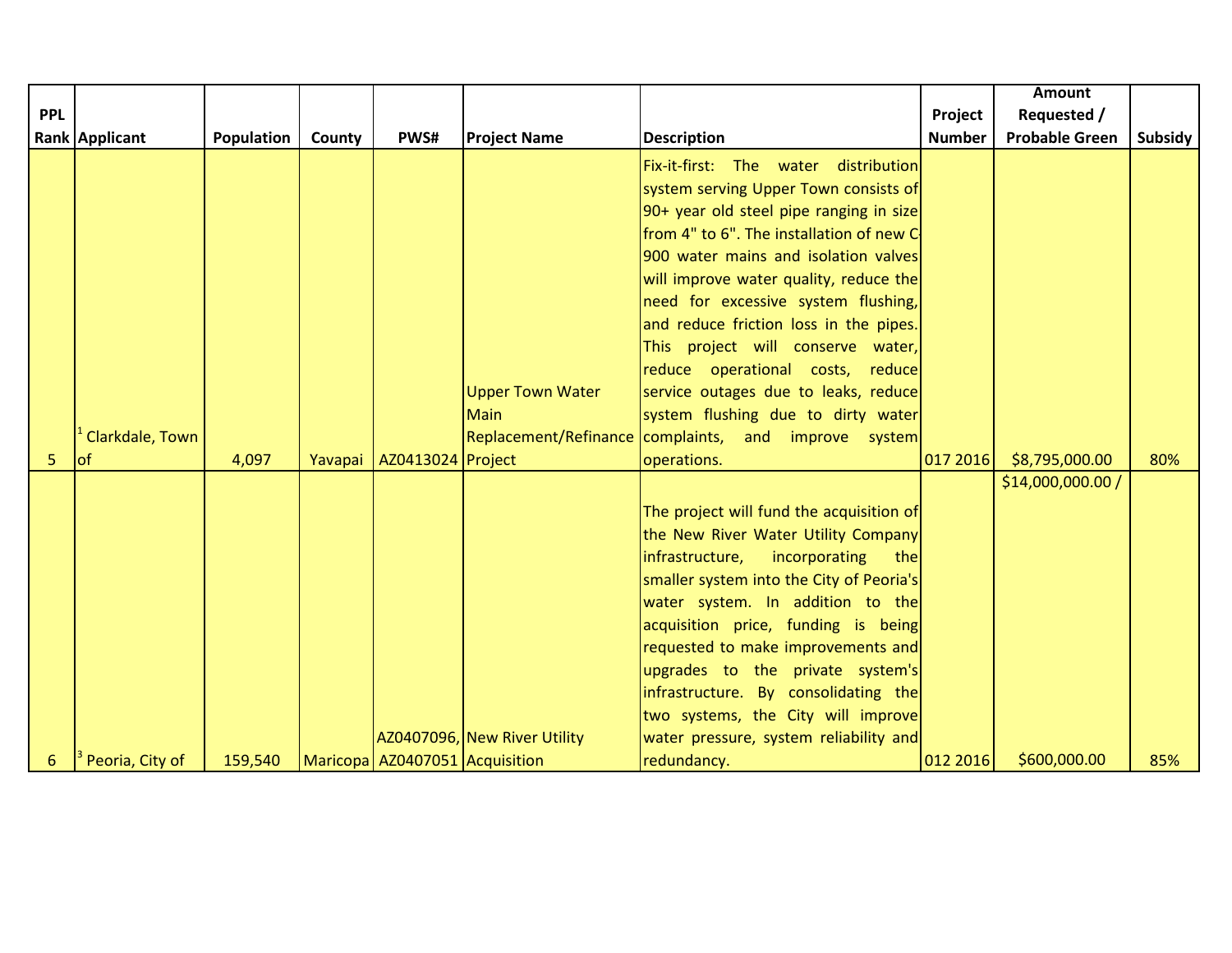|            |                        |                   |         |                        |                                    |                                         |               | <b>Amount</b>         |         |
|------------|------------------------|-------------------|---------|------------------------|------------------------------------|-----------------------------------------|---------------|-----------------------|---------|
| <b>PPL</b> |                        |                   |         |                        |                                    |                                         | Project       | Requested /           |         |
|            | <b>Rank Applicant</b>  | <b>Population</b> | County  | PWS#                   | <b>Project Name</b>                | <b>Description</b>                      | <b>Number</b> | <b>Probable Green</b> | Subsidy |
|            |                        |                   |         |                        |                                    | Fix-it-first: The two existing 10,000   |               |                       |         |
|            |                        |                   |         |                        |                                    | gallon storage tanks leak profusely,    |               |                       |         |
|            |                        |                   |         |                        |                                    | have been repaired numerous times       |               |                       |         |
|            |                        |                   |         |                        |                                    | and are beyond repair. In order to      |               |                       |         |
|            | Montezuma              |                   |         |                        |                                    | meet customer demand, two 40,000        |               |                       |         |
|            | <b>Rimrock Water</b>   |                   |         |                        | <b>Storage Tank</b>                | tanks<br>gallon storage<br>must be      |               |                       |         |
|            | Company LLC            | 450               |         |                        | Yavapai   AZ0413071   Replacement  | constructed.                            | 006 2016      | \$108,000.00          | 80%     |
|            |                        |                   |         |                        |                                    | Town has two potable water storage      |               |                       |         |
|            |                        |                   |         |                        |                                    | reservoirs which do not conform with    |               |                       |         |
|            |                        |                   |         |                        |                                    | Security Standards. At the<br>89Al      |               |                       |         |
|            |                        |                   |         |                        |                                    | Reservoir: install 350 feet of security |               |                       |         |
|            |                        |                   |         |                        |                                    | fencing. At the Haskell<br>Springs      |               |                       |         |
|            |                        |                   |         |                        |                                    | Reservoir site: install 1400 feet of    |               |                       |         |
|            |                        |                   |         |                        |                                    | security fencing with an access gate    |               |                       |         |
|            | Clarkdale, Town        |                   |         |                        | <b>Water System Security</b>       | and install security lighting, alarm    |               |                       |         |
| 8          | lof                    | 4,097             |         |                        | Yavapai   AZ0413024   Improvements | systems and surveillance systems.       | 008 2016      | \$68,000.00           | 80%     |
|            |                        |                   |         |                        | Capital Improvements               | Fix-it-first: Water system needs to     |               |                       |         |
|            | <b>Clear Springs</b>   |                   |         |                        | AZ0402008, (Storage, Electric and  | aging infrastructure<br>upgrade<br>and  |               |                       |         |
| 9          | <b>Utility Company</b> | 1,180             | Cochise | AZ0402049   Waterline) |                                    | address inadequate storage.             | 007 2016      | \$350,427.00          | 85%     |
|            | <b>Solitude Trails</b> |                   |         |                        |                                    | Solitude Trails DWID must immediately   |               |                       |         |
|            | Domestic Water         |                   |         |                        |                                    | develop a new high quality, reliable,   |               |                       |         |
|            | Improvement            |                   |         |                        |                                    | Isustainable water source as the 12-14  |               |                       |         |
| 10         | <b>District</b>        | 110               | Gila    |                        | AZ0404233 Deep Well On-Site        | year drought continues.                 | 001 2016      | \$510,000.00          | 80%     |